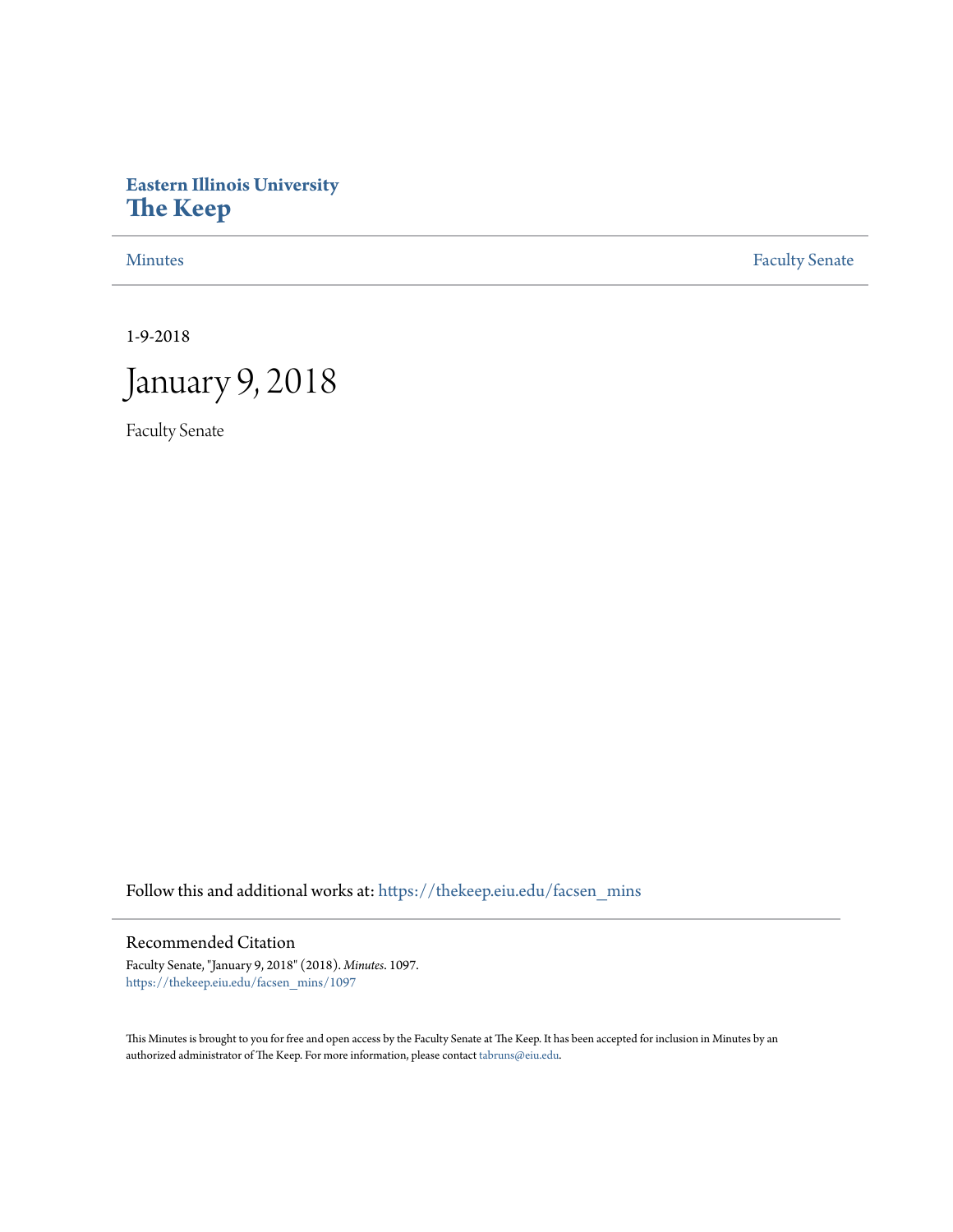# EIU Faculty Senate Session Minutes 9 January 2018 ▪ 2:00-3:50 p.m. Witters Conference Room 4440, Booth Library

The 2017-2018 Faculty Senate agendas, minutes, and other information are available at [http://castle.eiu.edu/facsen/.](http://castle.eiu.edu/facsen/) *Note: These minutes are not a complete verbatim transcript of the Senate meeting.*

Senators present: T. Abebe, S. Brantley, T. Bruns, E. Corrigan, S. Eckert, S. Gosse, N. Hugo, K. Hung, J. Oliver, J. Robertson, G. Sterling, J. Stowell, J. Williams, B. Young, R. Cash

Senators absent: C. Wharram

Guests in attendance: Jay Gatrell (Provost), Jon Blitz (UPI), Newton Key (Faculty Development), Josh Awalt (ITS), Brooke Schwartz (DEN)

Session called to order by Chair J. Robertson at 2:01 p.m.

#### **Approval of Minutes from December 5, 2017**

*Motion to approve by OLIVER, seconded by WILLIAMS Discussion: none Vote: 11 in favor, none opposed, no abstentions – motion carried*

#### **Executive Committee Report**

ROBERTSON: We met with the President and Provost during Finals Week, after our last Senate meeting – At the last CUPB meeting of the [fall] semester we had a roundtable discussion about how to move forward with athletics; consensus was that we shouldn't move quickly with elimination of smaller sports teams, prefer to maintain roster instead of balancing books, strong desire not to hurt university's bottom line by cutting sports that bring in revenue or have high academic achievement – [*announces Peter Steiner recital tonight at 7:30 p.m. in Doudna recital hall*]

STOWELL: [*from meeting with Pres. Glassman*] IBHE representative is now and will continue to be fully funded

ABEBE: Senate has forwarded several resolutions to the President but we haven't heard anything; I assume the Executive Committee will follow up

ROBERTSON: He said he's been having conversations about renaming and he'd have more for us after the first of the year – we'll follow up on the administrator evaluation resolution

## **Provost's Report**

GATRELL: We're in the push to get to the 10-day enrollment; nothing official yet – we're excited about the dual credit initiative; indicators that it's promoting increased applications as well as admits from partner schools – there are still challenges surrounding international student enrollments, but that's politics, changing visa practices; we're making adjustments to practices in OISS – we're also excited about growth in online programs – we're moving forward with the search for Dean of Library Services; interim dean Anita Shelton is serving as search committee chair; variety of junior and senior colleagues on the committee, mostly faculty but also administrative support staff; announcement sent to Booth Library leadership late last week; hope to have an advertisement in the next week or so, candidates on campus after spring break – Bill Minnis began his term as interim dean of LCBAS about a week and a half ago – Vitalization work continues, WG8&9 review committee is doing their work and making materials available to the public; I look forward to receiving their report beginning of next week [*HUNG states that second draft of report is in preparation*] – Student Success task force is moving forward; a lot of energy around the idea of a student success center, other themes are internships and undergraduate research; they've been working in subgroups, full group will meet on Friday morning; then they'll be reporting mid-February – for the last six months I've been looking at vitalization feedback, the 2009 strategic plan, President Glassman's 2014 Pathways to Excellence text, and trying to figure out how can we summarize our priorities in terms of everyday planning and practices so we can have a sense of where we relative to the broader direction of the institution; priorities document will provide roadmap between here and our next iteration of a strategic planning initiative; I anticipate a strategic plan campuswide initiative two or three Falls from now; important for Academic Affairs to make sense of our priorities for new program development as well as reorganization; asking for feedback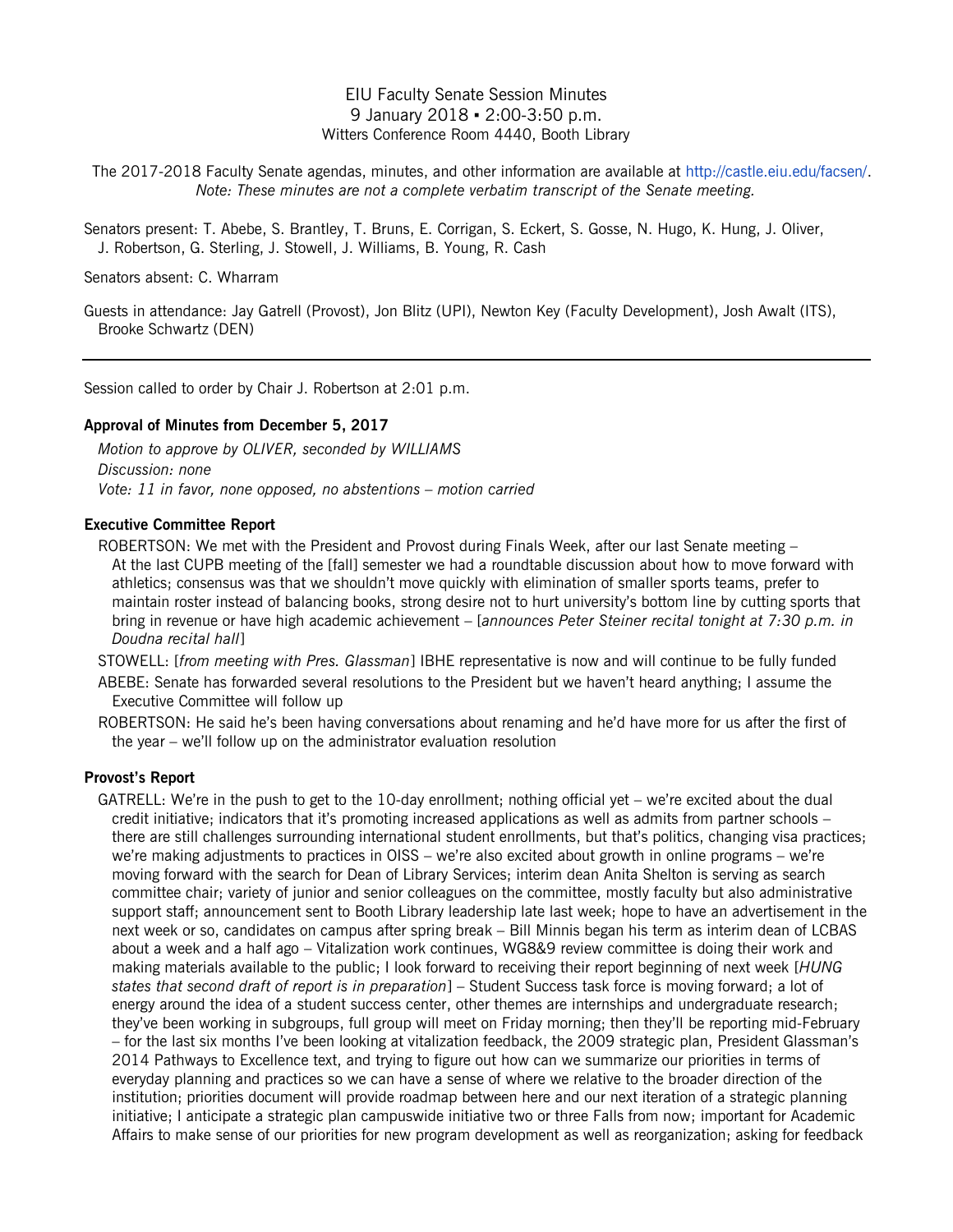on document from deans and chairpersons; it's a summary of vitalization and an attempt to distill work already done but keep it front and center; vitalization is an ongoing process, not merely an event; we need to start establishing benchmarks; we've done a lot of low-hanging fruit, now it's time to start doing some heavy lifting – Pres. Glassman will be responding to Senate resolutions in the near future

CORRIGAN: What was your process in populating the committee for the library dean search?

- GATRELL: Based solely on looking at roster for less familiar names (avoid the usual suspects), length of service and different roles
- ECKERT: Were the members announced?
- GATRELL: Yes, in an email to Library Services employees
- ECKERT: Will the rest of campus find out, too?
- GATRELL: Yes, it's public information
- BRUNS: Sarah Johnson, Janice Derr, Bill Schultz, John Whisler, Kirstin Duffin, Arlene Brown (civil service rep in admin office); four of the five faculty members are unit heads – [*to GATRELL*] You looked at the roster and extended invitations to particular individuals to form the committee, correct? Because I don't remember a call for interest
- GATRELL: Correct, I wanted to ensure broad areas of service and avoid potential internal candidates
- OLIVER: Going back to dual credit, what quality control mechanisms are in place to ensure that partners are going to provide qualified instructors? Are we encroaching on junior college turf—how are we advancing into this initiative without damaging what others are doing?
- GATRELL: We're intentional about not offering what junior colleges are offering; we're communicating on the front end, checking to make sure they don't have the capacity or staffing to offer those courses; we're cognizant that our partners are critical to our two-plus-two pipelines – I've been working with IGP 30 to make sure that our faculty qualifications are the same as HLC; the standard for a master's degree plus the required 18 hours in a content area (graduate coursework in the discipline) were not embedded within the IGP document (last revised 1988); our criteria are now in alignment; IGP revision is pending but will be 100% compliant with HLC – regarding quality control, step 1 was to align standards with HLC; all instructors are reviewed by department chairs; I've personally reviewed vitae for all instructors who are not EIU faculty – our model is different from Lake Land's, community colleges deputize; for D214, we do the same review as for any adjunct; we also have course coordinators, our faculty members who supervise the instructors and interact with the students at least once a semester; that differentiates us from community colleges – downstate it's 100% our faculty teaching those courses; going into the market we committed to value-add in quality, rigor, capacity to deliver; online delivery model; what makes the EIU contribution unique, not in competition with community colleges, is we can offer a course where they can't

HUNG: With dual credit rolling out, how is CAA going to play a role in that?

GATRELL: The courses are the same as we teach on campus, the content and learning outcomes are no different

- HUNG: If a course is already on the books, then to make it dual credit you find a target audience and convert the format?
- GATRELL: Partners approach us, then we determine if we have the capacity and expertise we also have to align with graduation requirements in the K-12 environment, so they're always going to be entry level courses

ECKERT: How about our cohort of regional universities? Are they doing something similar, are we in competition with them?

GATRELL: We are the most innovative and active in this space

STOWELL: This is a new venue for us, not possible until a year ago

GATRELL: Until the dual credit act was amended by the legislature in Spring 2017

ECKERT: So then we should expect that the other institutions will jump in at some point

GATRELL: It's a lot of work, oversight, budgets – our price point is higher than community colleges, but we believe if we deliver a quality learning experience they'll enroll – IBHE has pending approvals for, or has already approved, Southeast Missouri and Indiana State to offer dual credit in the state – we need to be in the market because it's critical to our footprint in the region

GOSSE: How many credit hours can a student bring in? GATRELL: No limit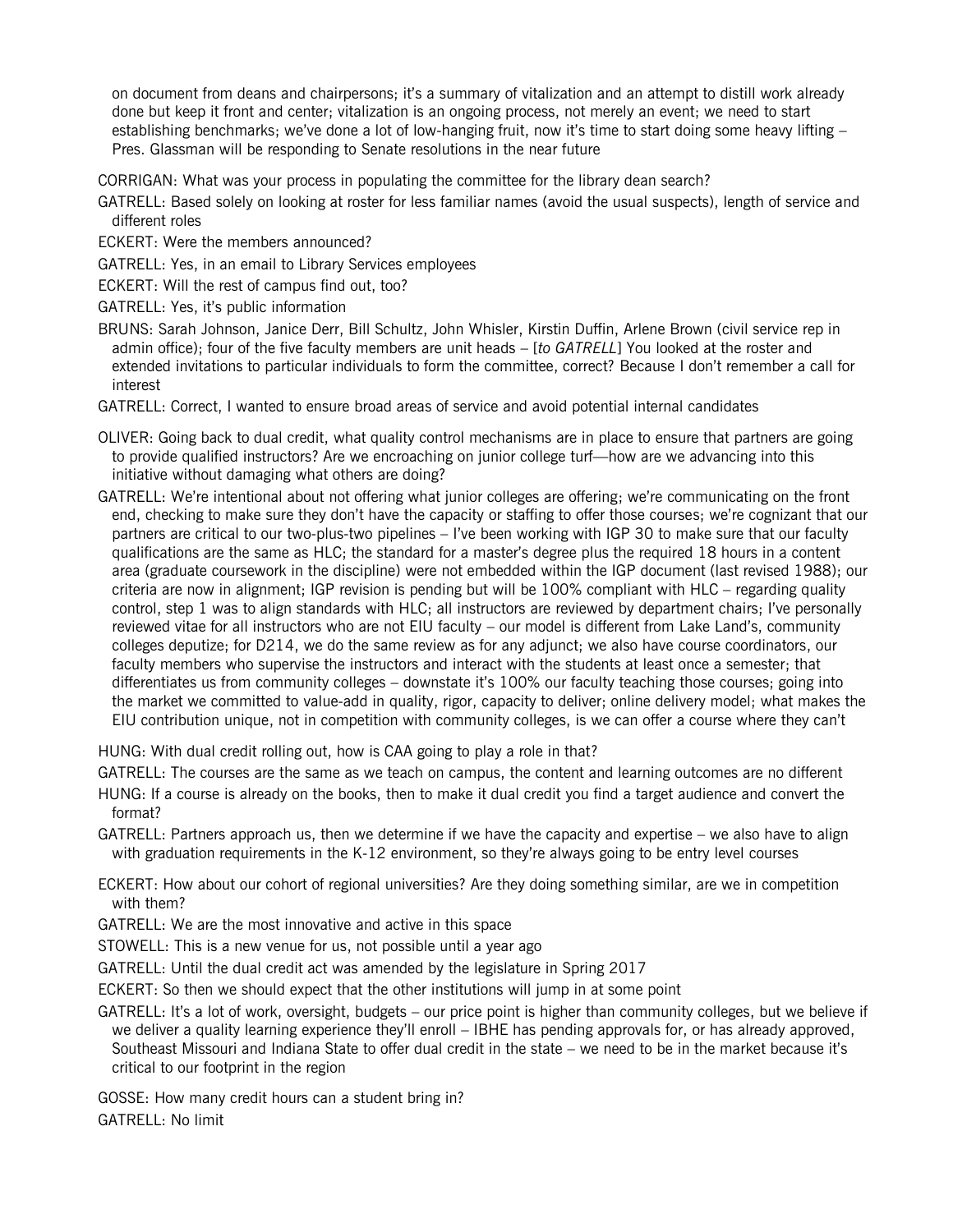GOSSE: What's the difference between AP and dual credit?

GATRELL: AP is a nationally-normed test, dual credit is based on curriculum and the Illinois Articulation Initiative

HUNG: If you're the instructor for a course with students from several high schools and you visit each school once a semester, how are CUs calculated?

GATRELL: CUs are the same as on campus; they get credit if it's a new prep; there's still a bump under the contract HUNG: If you compare an online course that isn't dual credit, you're not required to visit the students

GATRELL: You're only required to visit for D214 where you're the supervisor of high school instructors HUNG: So, not the instructor but the supervisor will visit

GATRELL: Someone goes to every school/partner site – there are non-instructional CUs assigned, varies depending on workload, because we do recognize there's an additional effort

#### **Committee Reports**

*Awards Committee* (HUGO): This semester we have the Distinguished Faculty Award; we're sending out the announcement this week; the deadline for nominations is February 23 at 4:00 p.m.; I'll be reaching out to Student Senate, Pres. Glassman, and the Alumni Association for representatives to fill out the review committee membership

#### **Technology Update and Conversation with Joshua Awalt, Interim Associate Vice President for Information Technology Services**

AWALT: Wi-fi: we asked ATAC about areas of improvement for wi-fi in the academic buildings; over the holiday break we upgraded eight buildings to 10GB; yesterday I approved purchase of equipment to upgrade the rest of the academic buildings as well as administrative buildings – Banner 9: at the end of this calendar year we have to upgrade; tomorrow I'll start a technical call with a consultant from Ellucian, partnering with us for the next 4-5 months to get a test environment set up; goal is to have production environment for testing by end users in place closer to the beginning of Fall semester – Academic Partnership: we're going through the processes used to onboard a student, trying to skinny the enrollment timeframe down to 3-4 weeks; our staff is going to be leveraged to help automate in the different areas such as Admissions and Financial Aid, taking a manual process and reducing the time it takes while maintaining integrity and high academic standards – Banner 9 and academic partnership are our #1 and 2 priorities; I apologize in advance for any delays on other requests but I hope everyone understands we're trying to push enrollment, we'll do our best to address other requests as downtime permits – other initiatives I've been working on include a refresh cycle for all of campus; the financial situation has reduced our ability to replace equipment as frequently as we used to; we used to do a 25% rotation, now we're closer to an eight year gap; ATAC has focused on replacing classrooms, podiums, heavier usage areas; my plan would look at infrastructure, servers, network and desktop equipment, and put together a cycle—we've never actually had a cycle for all those components, it was up to each area to decide what to refresh; this plan would be more of a standardized cycle, all equipment on campus would be 100% refreshed within an eight-year window; it's becoming more critical for us to have a set plan and prepare for the future as we become more reliant on technology, also meeting student expectations – ITS has stopped charging fees to the different areas, still collecting only the student fee; I'm looking to see if we can consolidate down to one technology fee that would be used to fund refresh cycle; examples I've seen at other universities combine everything into one lump sum, then the total amount is divided among the areas and prorated based on headcount to fund the costs of IT for campus

STOWELL: What was our internet speed before?

AWALT: 1.8GB – we had to upgrade our external equipment; we can expand that as needed

STOWELL: Metered bandwidth or flat fee?

AWALT: We have a set contract based on megabytes used; annual analysis process to reassess – we just renegotiated for five years with Consolidated

STOWELL: Is ITS considering voiceover IP telephone service?

AWALT: We had a consultant two years ago; their recommendation for proceeding would have cost more than \$4 million

ABEBE: Many of us don't have desk phones anymore

AWALT: The consultant's plan would have put a phone on every desk – we've pushed the decision off for five years; we have some equipment in place that we're testing and working out kinks

STOWELL: Are there any significant improvements in Banner 9?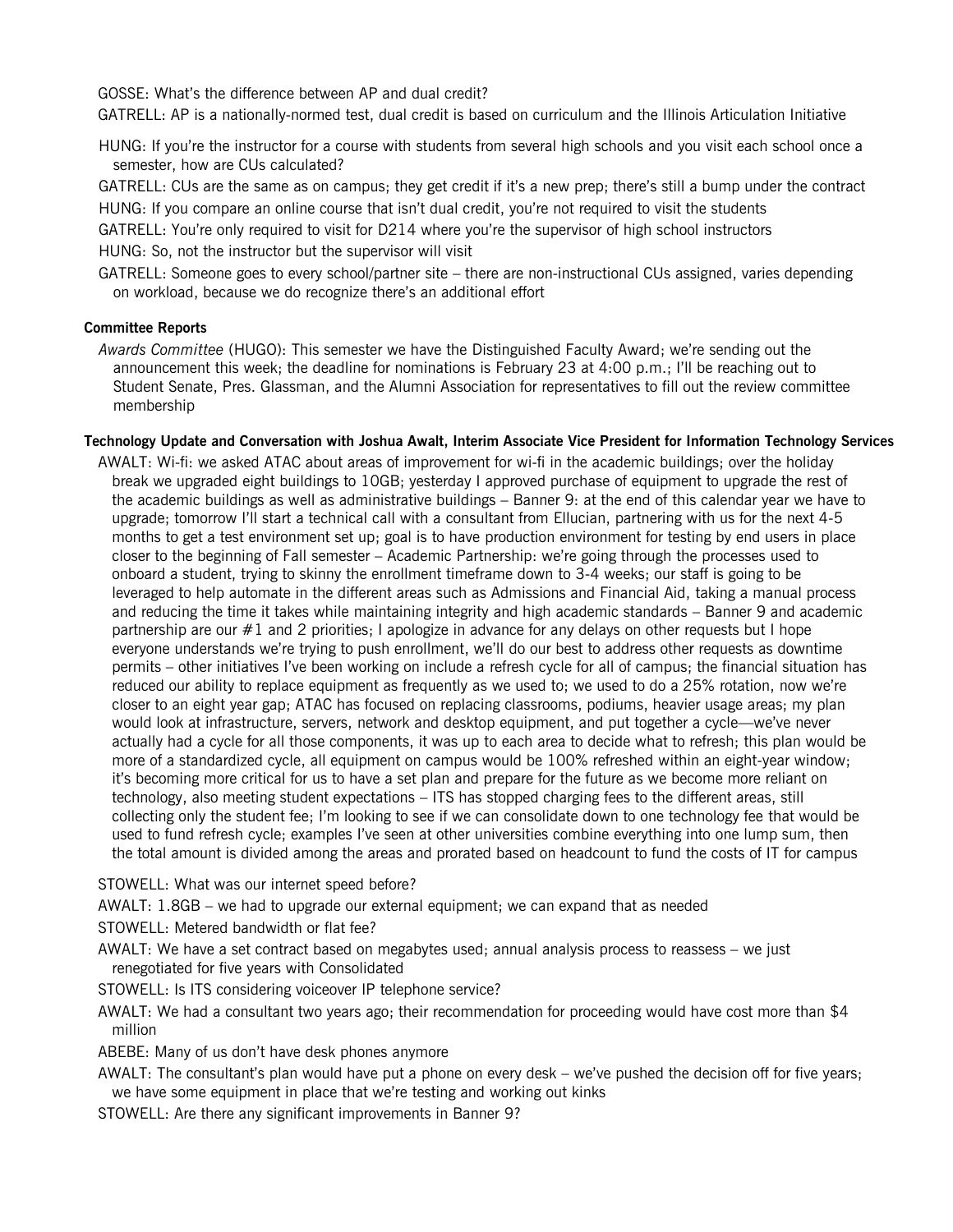- AWALT: There are definitely advantages from a security perspective; we'll no longer be limited to Java the interface is more user-friendly; there will be single sign-on – more improvements on back end
- GATRELL: From a student experience perspective, we'll be able to craft dashboards more efficiently; this will facilitate the creation and management of a virtual one-stop for a seamless user experience

### HUNG: How's your staffing level?

- AWALT: We're more focused on purposeful prioritization these days than when we had more staff and could spread out projects; we've filled two positions (database administrator and system administrator), and we're hoping with academic partnership to bring on one more developer to offset the extra work – so we're not where we'd like to be to handle all needs and requests coming in, but we're able to manage
- GOSSE: Who is handling the webpage? We had an update of the department pages, I don't like the pictures—can we fix that?
- AWALT: Ryan Gibson and his team in CATS oversee any changes to the website; Jay Grabiec also works closely with the academic departments – it gave the functionality to the departments if they felt comfortable, but you can put in requests for modifications
- GOSSE: You mentioned tech fees our courses hang on continuing ed, and we always had a tech fee…
- AWALT: That's the student tech fee, which we're still charging and collecting
- GOSSE: For all online courses?
- GATRELL: We're assessing that fee structure; we need to make sure that the infrastructure of ITS and CATS is supported; continuing ed fee was designed to pay for instruction in the overload model; there needs to be a wholesale reassessment as the scope of online education has changed
- GOSSE: EIU provides Microsoft Office apps, a tremendous resource that nobody knows about, with great potential for collaboration – how can we get the word out?
- AWALT: That's all included within our education pricing; we're somewhat limited in what we can do because everyone has a different teaching style, a different way of using technology in the classroom, so one size doesn't fit all; Tom Grissom has talked in ATAC about baby steps in how to integrate that technology – at this time we can provide support if there are questions about some of the applications, but we're limited on staff to design anything more collaborative
- GOSSE: Any statistics or data on how many people are using those apps?
- AWALT: I believe we can run some reports
- HUNG: Faculty Development has been pushing out small workshops but it's going to take more partnership; it's more effective than a training workshop when a colleague uses it and can show others how it works
- OLIVER: Are these tech-based workshops offered by Faculty Development a series? Offered how often? Develop a strand of workshops, find the users on campus and recruit them to present, promote more integration and adoption of the technology
- KEY: We don't have a clearinghouse; there's somebody in every department who knows a lot of this stuff, but we don't know who or where they all are – Tom is pushing Office 365 – we also have certain capabilities in D2L and Kaltura; ATAC and CATS are working on that – it's hard to offer a lot of workshops; you have to judge how much you can introduce; the number we offer is a sense of how much the market will bear – we'll keep working with CATS – we'll be introducing some new workshops in Spring
- HUNG: We did one on clickers, student response systems; it was a small workshop, about eight people it's hard to figure out what is needed when for who; we rely on faculty requests, if you talk to us it's more likely to happen

KEY: Microsoft is using the education world to roll out stuff

- STOWELL: Our department had a technology workshop maybe twice a month; having something at the department level was pretty effective because it was customized to our needs
- HUNG: What's happening with the Workgroup 2 recommendation of having a centralized version of ITS and CATS together, a bigger umbrella to address the larger directions on campus?
- AWALT: From my conversations with the VP, cost savings decreased as we reduced the size of our staff we reduced the licensing model to fit our existing enrollment; we consolidated a lot of different resources; CATS got rid of Panopto and went to Kaltura, Mark Johnson was able to get better pricing and expand it to students) – some recommendations have been addressed; they're still talking but not ready to put anything else in motion at this time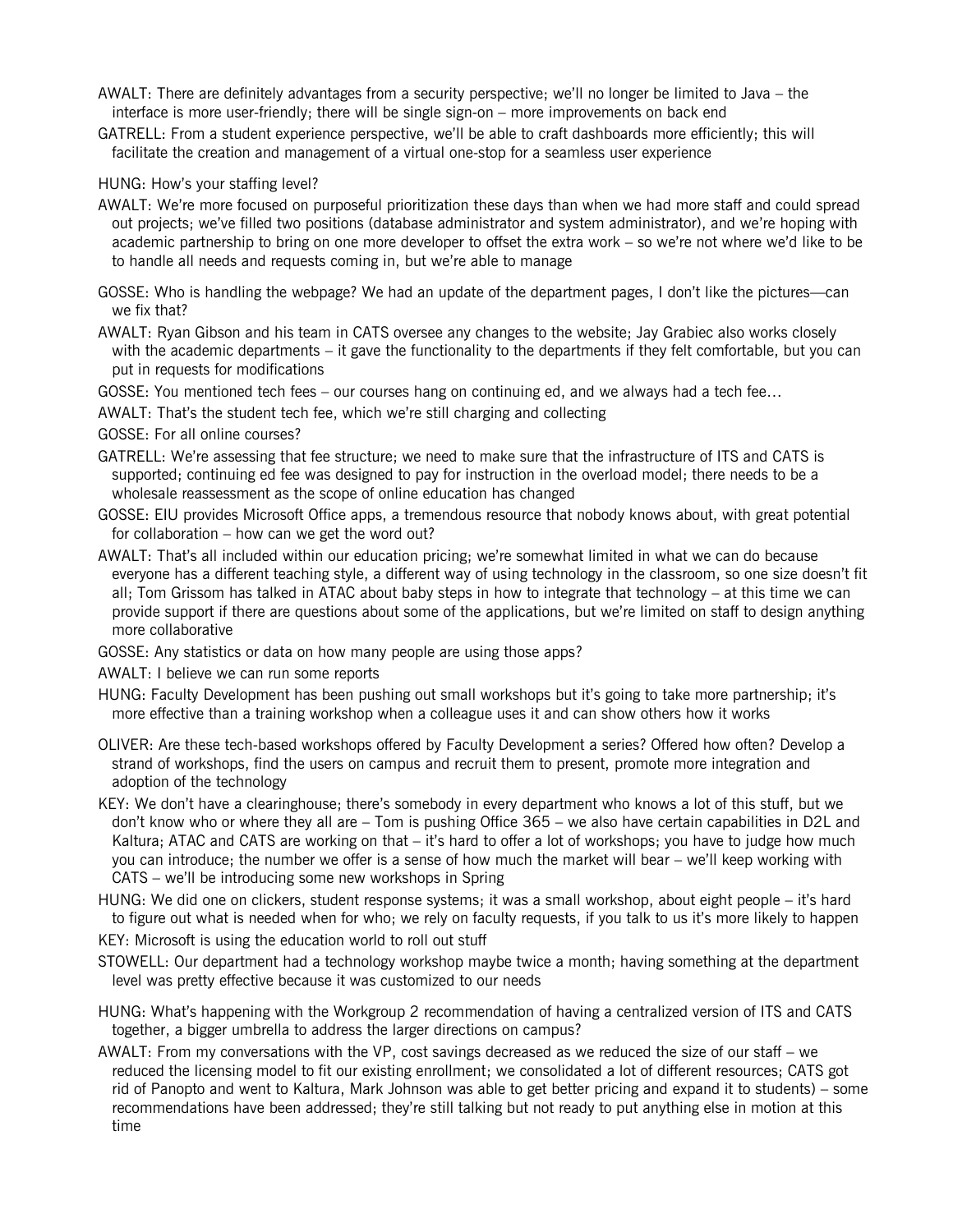GATRELL: This will be part of a broader discussion about structure and organization in Academic Affairs; I'm committed to the academic piece, the direct faculty support residing in Academic Affairs – I see the value of having distinct roles on campus; I also see the value of having a strategic leader coordinating IT enterprise-wide – we still have a lot of redundancies out there because it meets the needs of our faculty – there's an academic side but there's also infrastructure; they have to talk to each other, we can do better at that

# **Committee Reports (continued)**

- *Elections Committee* (STOWELL): It's Spring, so it's time to start thinking about who needs replacements on committees – we need to know which positions by mid-February, voting done by end of spring break
- *Nominations Committee* (OLIVER): We tend to wait until elections are completed, then see what vacancies are going to be open in Fall
- *Faculty-Student Relations Committee* (BRUNS): Student Senate meets next Wednesday, I will try to attend and give you a report
- *Faculty-Staff Relations Committee* (HUNG): I missed the last Staff Senate meeting on the Wednesday of exam week; I will go to the next meeting

*Faculty Forum Committee* (ABEBE): Forum on Tuesday, February 13 at 3:00 pm; we're preparing a poster to distribute around campus; Provost has been very supportive; we've been trying to contact Chapin Rose *Budget Transparency Committee* (STERLING): No report

*Ad hoc Committee on Extracurricular Athletics* (ECKERT): No report

## **Other Business**

ROBERTSON: Stacey Ruholl from CAA will join us at our upcoming meeting on the 23rd; location still needs to be determined – Danelle Larson will be coming in March – potential guests for February?

YOUNG: Ask Dean Shelton for an update on Arts & Humanities plans for the 10th anniversary of Doudna opening

- ROBERTSON: I know they have a planning committee for events during the 2018-19 academic year; please email me with any other ideas so we can book some conversations – Sen. Stowell and I will resume our attempts to communicate with other constituency groups and have a sit-down meeting to begin looking at keeping shared governance lines of communication more open, streamlined, immediate
- BRUNS: On the WG8&9 review committee as we've been drafting our report, the concept of 'are we going far enough' has come up in discussions; Dr. Gatrell pointed out that vitalization is an ongoing process, so perhaps there should be an ongoing vitalization committee that would keep looking at these issues – should Faculty Senate look into a resolution to make this suggestion
- HUNG: The review committee sees a need not just to make recommendations but to assess their implementation and to address areas that the workgroups identified but couldn't get into due to the limitations of the current budget environment; the workgroups were charged with what we can do feasibly, but there are strategic levels we should be discussing – faculty voice should be important in developing institutional direction in these changing times
- ROBERTSON: During the vitalization process there was frustration that faculty had less of a role or voice in how the process was initiated and carried out – this might be an ongoing way for us to be at the front end of the conversation, take more of a leadership role and have it be more faculty-driven
- ABEBE: There's quite a bit of merit to what you're saying; perhaps the shortage of time or the environment doesn't allow you as a group to do this, but there hasn't been discussion about imagining the future in a thorough, deliberate way – we feel threatened and see transformation taking place around us, but transformation doesn't necessarily mean that jobs will completely disappear, jobs change – as professors and as an institution we need to be able to imagine what our students are going to do 30 years from now, because if what we are teaching them won't exist in 30 years, it will be difficult for them to change careers at that time – to accomplish this: have a faculty discussion in an enabling environment (i.e., not required to make a report within a certain number of days) – I am supportive of the idea, but we need to provide a useful environment to be able to express things without being constrained by time
- STOWELL: I think it's a great idea in principle; I'm trying to mesh it with other things that are happening, the Provost mentioned a strategic plan in a few years – I've also been thinking about the role and structure and size of committees; could Faculty Senate grow and become the ongoing vitalization body